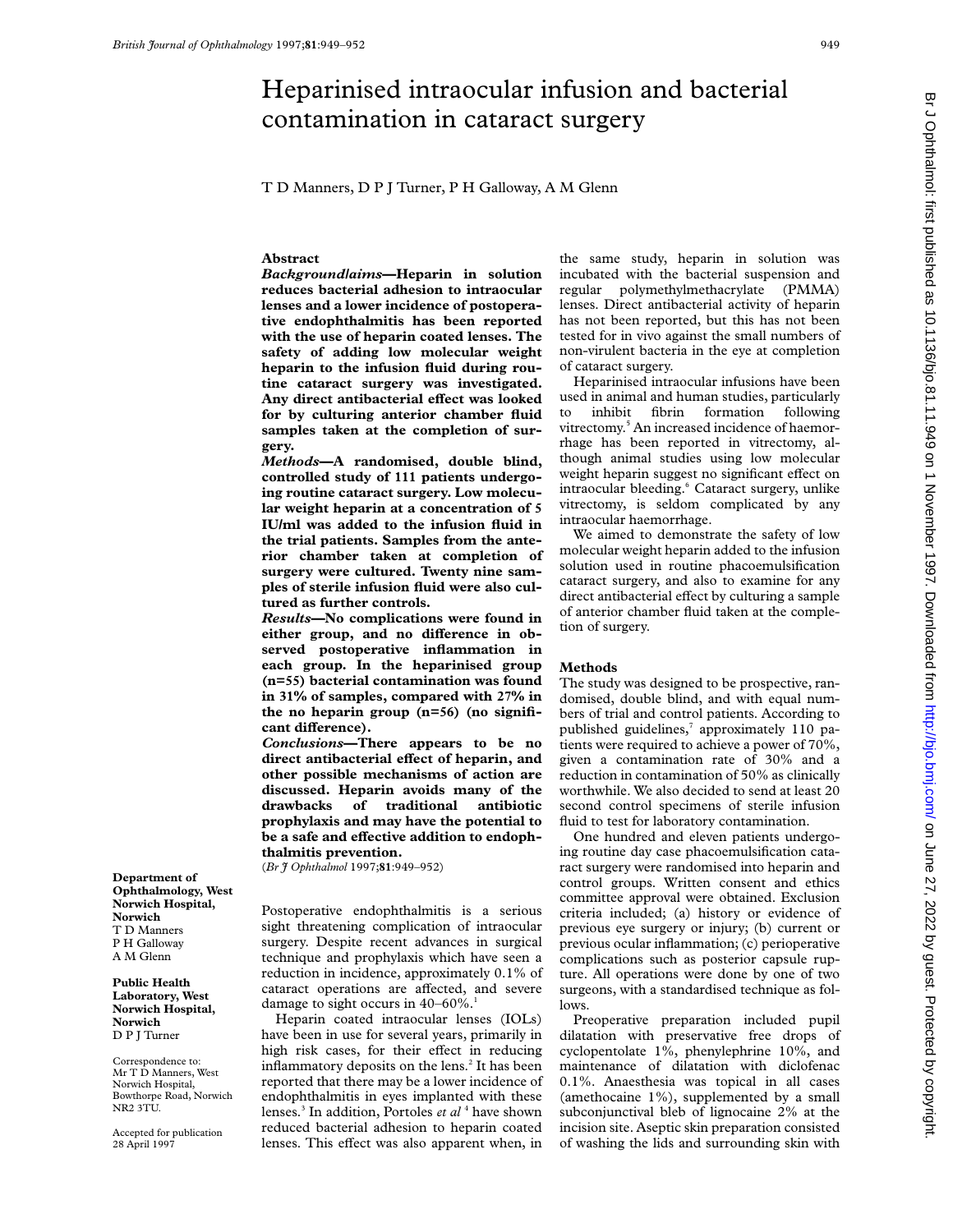|           | Heparin $(n=55)$ | No heparin $(n=56)$ |
|-----------|------------------|---------------------|
| Mean age  | 76.8             | 76.2                |
| Sex (M/F) | 15/40            | 17/39               |

7.5% povidone-iodine scrub. A single drop of aqueous povidone-iodine 5% was dropped into the inferior fornix and not rinsed. Clear adhesive Steridrape was applied. Routine four quadrant nucleofractis phacoemulsification followed. A 2.8 mm scleral pocket incision at 12 o'clock and separate paracentesis formed the entry sites, with the wound opened to 5 mm to accept a rigid one piece 5 mm PMMA lens. Temporal or on axis incisions for access or astigmatism were allowed. Viscoelastic was used and washed out at completion.

The standard irrigation fluid consisted of balanced salt solution (BSS) with adrenaline 1:100 000. The supplemented fluid consisted of low molecular weight heparin (Fragmin; Pharmacia) added to the standard fluid by a co-researcher or staff nurse to obtain a concentration of 5 IU/ ml.

No suture was used routinely and, after anterior chamber reformation, 0.1–0.2 ml of anterior chamber fluid was removed via the paracentesis with a sterile 27 gauge cannula. Further reformation was then followed by subconjunctival cefuroxime injected into the superior bulbar area.

The aspirate was sealed and taken within 3 hours to the microbiology laboratory. Single drops of approximately 0.025 ml were distributed in sequence from the syringe to chocolate blood agar (CBA) (incubated in 5% carbon dioxide at 37 °C), brain-heart infusion broth (incubated at 37 °C), blood agar (ABA) (incubated anaerobically at 37°C) and looped out using plastic disposable loops. If insufficient specimen remained to permit inoculation of the latter two media an equivalent volume of broth was drawn into the syringe, agitated, and distributed. The broth was subcultured at 24 hours to CBA (5% carbon dioxide, 37 °C). All

|  |  | Table 2 Details of positive cultures in the heparin group |  |  |  |  |
|--|--|-----------------------------------------------------------|--|--|--|--|
|--|--|-----------------------------------------------------------|--|--|--|--|

| No             | Organism             | Medium         | No of colonies |
|----------------|----------------------|----------------|----------------|
| 3              | Neisseria sp         | broth          |                |
| $\overline{4}$ | <b>CNS</b>           | broth          |                |
| 12             | <b>CNS</b>           | ANA            | 1              |
| 19             | <b>CNS</b>           | $CBA + broth$  | 1              |
| 21             | S aureus +           | CBA            | 1              |
|                | AnO <sub>2</sub> gpb | broth          | 1              |
| 23             | $O_2$ gpb            | CBA            | 1              |
| 29             | <b>CNS</b>           | ABA            | 1              |
| 47             | $O_2$ gpb            | CBA            | 1              |
| 58             | $O_2$ gpb + CNS      | CBA            | 1              |
|                |                      | ABA            | 1              |
| 59             | <b>CNS</b>           | ABA            | 1              |
| 85             | <b>CNS</b>           | ABA            | 1              |
| 90             | Micrococcus sp       | $ABA + CBA$    | 2              |
|                |                      |                | $\mathbf{1}$   |
| 92             | <b>CNS</b>           | $CBA + b$ roth | 3              |
| 96             | $O_2$ gpb            | CBA            | $\mathbf{1}$   |
| 101            | <b>CNS</b>           | ABA            | 1              |
| 104            | <b>CNS</b>           | broth          |                |
| 111            | AnO <sub>2</sub> gpb | ABA            | 1              |
|                |                      |                |                |

CNS = coagulase negative *Staphylococcus*; O 2gpb = aerobic Gram positive bacillus; AnO 2gpb = anaerobic Gram positive bacillus; ABA = blood agar (anaerobic); CBA = chocolate blood agar; broth = brain heart infusion broth.

cultures were incubated for 5 days and examined regularly for growth. Colony numbers were noted if the direct culture was positive, or 'broth' stated if broth culture only was positive. Colonies were subcultured to blood agar for identification by standard microbiological methods.

In addition to the above samples, 29 specimens of sterile balanced salt solution were sent in indistinguishable containers to the laboratory to test for the possibility of contamination of the ocular samples after surgery.

Patients were examined the day after surgery and any complications were noted. Fibrin and cells in the anterior chamber were graded according to the system of Hogan *et al* . 8 Intraocular pressure (IOP) was recorded. A second examination took place 1–2 weeks after surgery at which best corrected visual acuity was recorded, and if all was well, the patient was discharged at that point.

### **Results**

All patients enrolled completed the trial. Age/sex breakdowns of each group are given in Table 1. There were no perioperative or postoperative complications which resulted in exclusion, and in particular, there was no case of suspected or frank infection. There were no cases of untoward bleeding in either group. All patients were either discharged or listed for the other eye at the 1–2 week follow up, with the exception of patients with coincident eye disease (for example, glaucoma or diabetic eye disease). Clinically graded cell counts in the anterior chamber on day 1 varied from zero to 2+ of cells. Mean count was 0.49 in both the heparin and no heparin groups (no difference). There were only two patients overall with any clinically measurable flare postoperatively, one from each group. The mean day 1 intraocular pressure was 20.3 in the heparin group (SD 5.1), and 19.9 in the no heparin group (SD 3.8). There is no statistical significance in this difference (Student's  $t$  test  $p = > 0.5$ ).

Full details of bacterial growth are detailed in Tables 2 and 3. Overall, 32 specimens out of 111 grew organisms (28.8%). Of the plated samples, the commonest organisms were coagulase negative staphylococci, followed by aerobic Gram positive bacilli (diphtheroid bacilli) and anaerobic Gram positive bacilli (assumed to be mostly *Propionibacterium* species). The number of colonies found were one per sample in nearly all cases.

In all, 30.9% of the heparinised samples grew bacteria, compared with 26.8% from the no heparin group. There is no statistical significance in this difference ( $\chi^2 = 0.23$ , p = >0.5). The sterile control samples grew bacteria in three of 29 samples  $(10.3\%)$ . The difference between this group and both the trial groups is statistically significant ( $\chi^2$  = 4.19, p =  $< 0.05$ ).

## **Discussion**

This study reveals no untoward side effects when using low molecular weight heparin in this dose inside the eye during cataract surgery. In particular, there were no incidences of peri-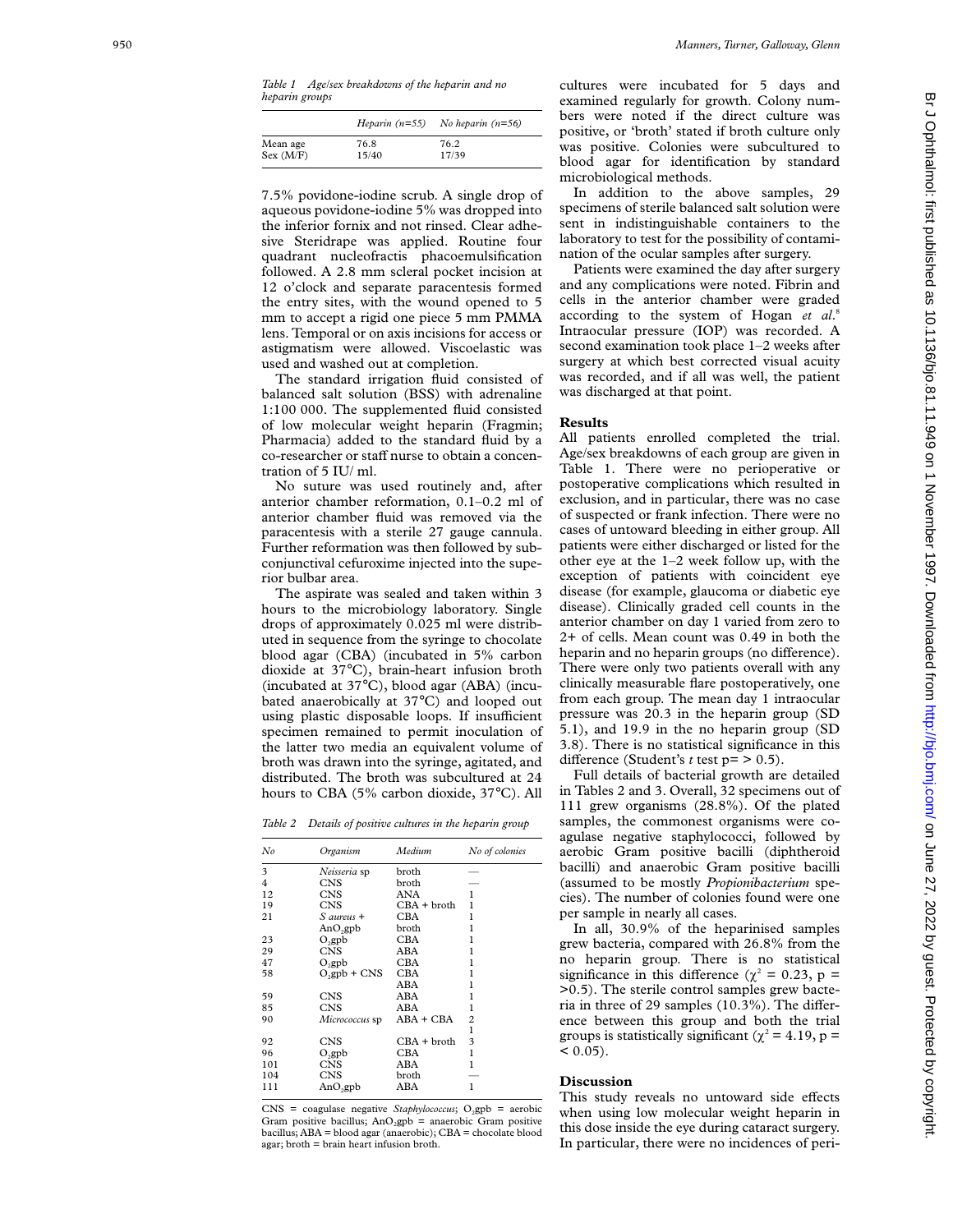*Table 3 Details of positive cultures in the non-heparin group*

| No  | Organism             | Medium     | No of colonies |
|-----|----------------------|------------|----------------|
| 1   | $CNS + AnO2gpb$      | CBA        | 1              |
|     |                      | ABA        |                |
| 5   | AnO <sub>2</sub> gpb | ABA        | ı              |
| 8   | $CNS + O2gpb$        | ABA        | 1              |
|     |                      | broth      |                |
| 10  | <b>CNS</b>           | ABA        | 2              |
| 14  | $AnO_2$ gpb          | ABA        | 1              |
| 26  | $O_2$ gpb + CNS      | CBA        | 1              |
|     |                      | CBA        |                |
| 28  | $O_2$ gpb            | <b>CBA</b> | ı              |
| 30  | $AnO2gpb + CNS$      | ABA        | 1              |
|     |                      | broth      |                |
| 7   | <b>CNS</b>           | CBA        |                |
| 43  | $CNS +$              | CBA        |                |
|     | <i>Bacillus</i> sp   | <b>CBA</b> |                |
| 57  | <b>CNS</b>           | ABA        | 1              |
| 68  | $O_2$ gpb            | CBA        | 2              |
| 91  | $AnO_2gpb$           | ABA        | 1              |
| 97  | <b>CNS</b>           | CBA        |                |
| 108 | <b>CNS</b>           | CBA        |                |

operative or postoperative haemorrhage. The dose of 5 IU/ml was chosen from work which showed this concentration to be effective at preventing postoperative fibrin formation in animal models.<sup>9</sup> This concentration was also shown to cause a trend towards reduced intraocular fibrin formation in a study on human eyes during vitrectomy.<sup>5</sup> A concentration of 10 IU/ml significantly reduced fibrin formation but caused increased intraoperative bleeding. Both concentrations are several times higher than the plasma concentration achieved during routine therapeutic anticoagulation, but it appears from animal models that the eye needs a higher concentration to inhibit the coagulation cascade.5 6 Low molecular weight heparin was used as this fraction causes less haemorrhage for a similar anticoagulant dose when compared with unfractionated preparations. This is because of a less adverse effect on platelet function than with the other preparations.<sup>6</sup>

This study showed no heparin effect on postoperative intraocular inflammation as judged clinically, but the degree of inflammatory signs is so low after routine phacoemulsification that this tells us little. A study published in Germany after this trial was completed<sup>10</sup> measured postoperative flare with laser photometry after heparinising the anterior chamber during surgery and found reduced flare in the heparin group. Heparin from animal sources was used at a concentration of 10 IU/ml, and no complications were attributed to the heparin.

We have also shown the frequently confirmed contamination of the anterior chamber by small numbers of bacteria at the completion of surgery.11 12 Our incidence of contamination (about 30%) is similar to previous UK studies, and the same numbers and types of organisms were found. Although there is no proof that these are the bacteria that can cause infection, they are the same groups of organisms that cause endophthalmitis (predominantly coagulase negative staphylococci) and they are in the right place at the right time. These bacteria are widespread on the eyelids, and in cases of frank infection, the causative organisms have been genetically typed to the patients own lid flora.<sup>13</sup>

The incidence of contamination of sterile samples is interesting. The most likely site of contamination is the plates in the laboratory. As these skin organisms are present so ubiquitously and this sort of study looks for such small numbers of bacteria, it is important that this background level is measured. Only one previous study on anterior chamber contamination has done this.<sup>14</sup>

The role of heparin in the prevention of endophthalmitis is still unclear. This study goes some way to confirming that there is no direct antibacterial effect on the organisms in the eve at completion of surgery (subject to the power limitations of the study). It has been suggested that heparin could have an effect either by coating a surface (and preventing bacterial adherence to this surface), or by coating the bacteria, and thus again preventing adherence.4 Bacterial adherence is reduced both on heparin coated lenses and on lenses incubated with bacteria in suspension with heparin.<sup>4</sup> As the heparin is tightly and permanently<sup>15</sup> bound to the lens in the coated lens it is not free to coat the bacteria, and is thought to work by trapping a layer of water molecules to its hydrophilic long arms extending from the IOL surface, thus preventing bacterial access. On the other hand, the heparin in solution would not be expected to coat the hydrophobic PMMA lens and yet still has an effect, so perhaps another mechanism is important. Experimental proof is lacking, but it is likely that the heparin interferes with the binding sites on the bacterial surface and therefore prevents adherence to the lens.<sup>4</sup> If this is the case, then heparin in solution could have a greater effect on endophthalmitis prevention than heparin coated IOLs, as the heparin would inhibit bacterial binding to other recesses in the eye, such as the capsular bag or soft lens matter remnants. In addition, any beneficial effects of heparin in solution and heparin coated IOLs on the incidence of endophthalmitis would be expected to be additive. Similar studies on bacterial adherence to contact lenses have already led to a recommendation for heparin to be used in contact lens solutions.<sup>16</sup>

Gills has been including heparin in solution at a concentration of 1.6 IU/ml in his antibiotic/BSS solution and has stated a series of 27 000 cases without endophthalmitis or complications related to the irrigating solution.17 His rationale behind inclusion of heparin is unstated and no full publication of his results has followed.

In a recent editorial on endophthalmitis prevention the dangers of routine preventive antibiotic use (particularly of vancomycin use causing bacterial resistance) were stressed.<sup>18</sup> The use of antibiotics in the infusion has been criticised owing to the lack of effect of short term exposure to antibiotics on the organisms,<sup>19</sup> and also the cost. Current advice on endophthalmitis prevention focuses on physical measures, competent surgery, use of povidone-iodine, and acknowledges a possible though unproved role for perioperative topical or subconjunctival antibiotics.